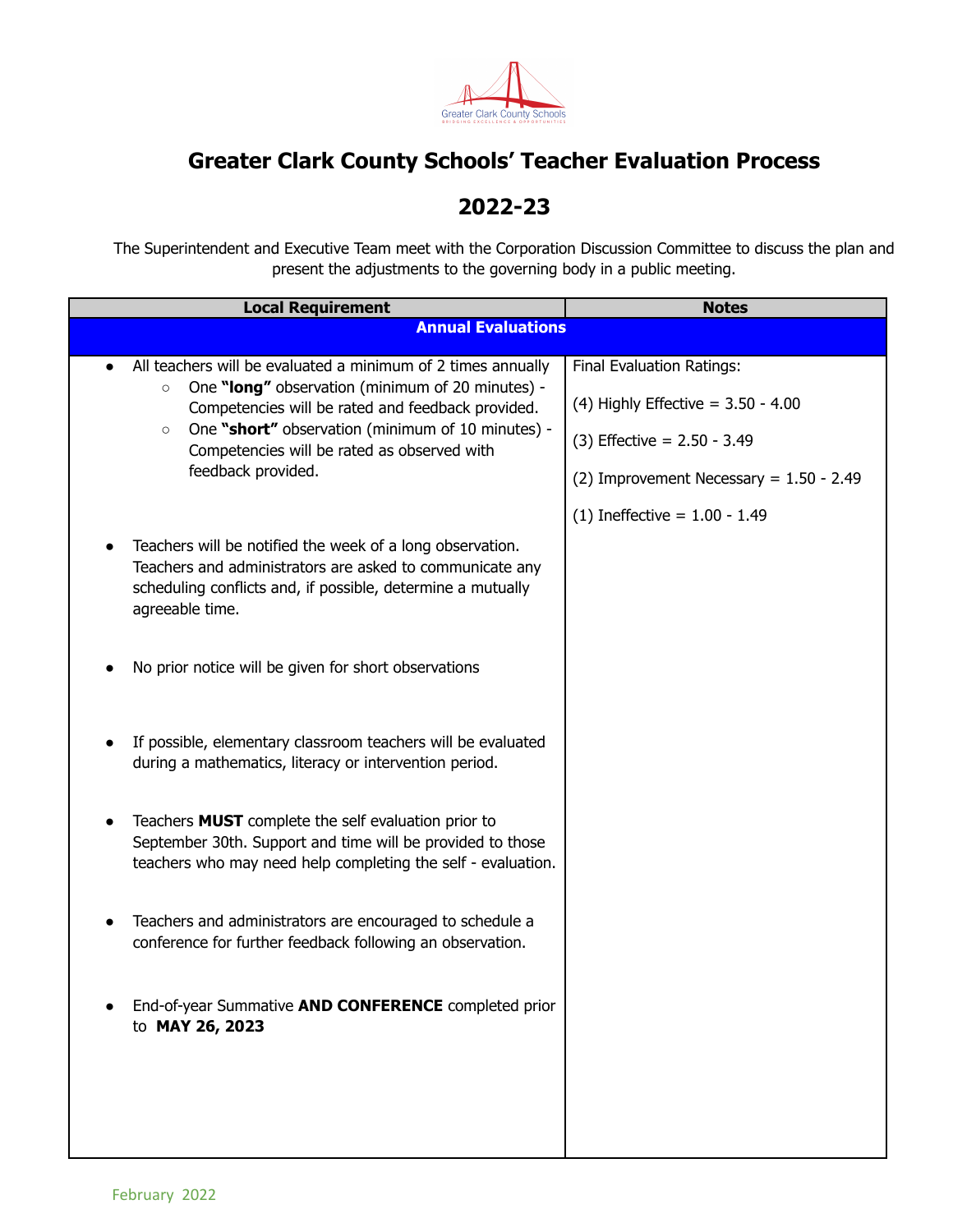| <b>Rigorous Measures of Effectiveness</b>                                                                                                                                                                               |                                       |                                                                                                                                                                                                                                           |  |
|-------------------------------------------------------------------------------------------------------------------------------------------------------------------------------------------------------------------------|---------------------------------------|-------------------------------------------------------------------------------------------------------------------------------------------------------------------------------------------------------------------------------------------|--|
| Rubrics Developed and Utilized for the Following Groups:<br>Assistant Principal<br>Dean<br>Counselor<br>Librarian / Media Specialists<br>Speech Therapist<br><b>Instructional Coach</b><br>Teacher<br>Administrator     |                                       | All rubrics are housed in Standard for<br>Success program.                                                                                                                                                                                |  |
| Rubric Domain                                                                                                                                                                                                           | Weight                                |                                                                                                                                                                                                                                           |  |
| Domain 1: Purposeful planning                                                                                                                                                                                           | 10%                                   |                                                                                                                                                                                                                                           |  |
| Domain 2: Effective Instruction                                                                                                                                                                                         | 70%                                   |                                                                                                                                                                                                                                           |  |
| Domain 3: Teacher leadership                                                                                                                                                                                            | 10%                                   |                                                                                                                                                                                                                                           |  |
| Domain 4: Core Professionalism                                                                                                                                                                                          | 10%                                   |                                                                                                                                                                                                                                           |  |
|                                                                                                                                                                                                                         | <b>Designation in Rating Category</b> |                                                                                                                                                                                                                                           |  |
|                                                                                                                                                                                                                         |                                       |                                                                                                                                                                                                                                           |  |
| Summative ratings are calculated for ALL certified staff.<br>Master list of teachers with Improvement Needed/ Ineffective will be<br>reviewed at the end of the year for appropriate rating and teaching<br>assignment. |                                       | Final Evaluation Rating:<br>$3.50 - 4.00 = 4$ / Highly Effective<br>$2.50 - 3.49 = 3 /$ Effective<br>$1.50 - 2.49 = 2 /$ Improvement Needed<br>1.00 - 1.49 = $1/$ Ineffective                                                             |  |
|                                                                                                                                                                                                                         | <b>Evaluation Feedback</b>            |                                                                                                                                                                                                                                           |  |
| A conference must be provided to any teacher who is marked a rating of "Needs Improvement" or "Ineffective"<br>across several competencies or several indicators within one competency.                                 |                                       |                                                                                                                                                                                                                                           |  |
| Written feedback within the evaluation system must be provided for a teacher marked "Ineffective" across several<br>competencies or several indicators within one competency.                                           |                                       |                                                                                                                                                                                                                                           |  |
| conference.                                                                                                                                                                                                             |                                       | Finalized observation must be electronically released to the teacher within one-week (5 work days) of evaluation. A<br>teacher has one-week (5 work days) following the receipt of an evaluation to provide written feedback or request a |  |
| <b>Evaluation Plan Discussion</b>                                                                                                                                                                                       |                                       |                                                                                                                                                                                                                                           |  |
| <b>Evaluation Process.</b>                                                                                                                                                                                              |                                       | During the month of August, Principals must schedule at least one professional development period to review the                                                                                                                           |  |
| The school corporation will also host a New Teacher Professional Development session focused on the Evaluation                                                                                                          |                                       |                                                                                                                                                                                                                                           |  |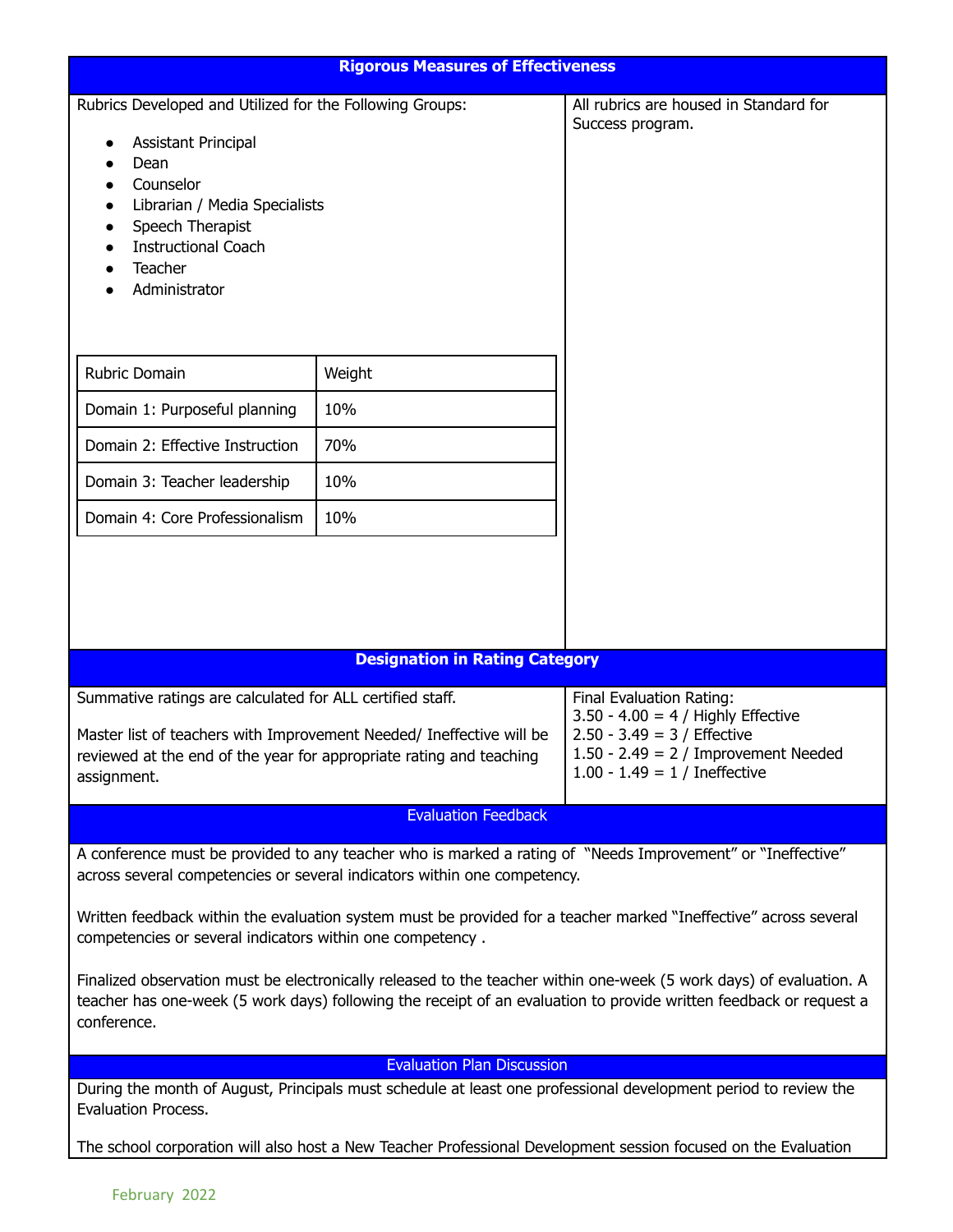components.

Teachers MUST complete the self evaluation prior to September 30th. Support and time will be provided to those teachers who may need help completing the self - evaluation.

| <b>Evaluators</b>                                                                                                                                                                                                                                                                                                                                                                                                                                                              |                                                                                                         |  |  |  |
|--------------------------------------------------------------------------------------------------------------------------------------------------------------------------------------------------------------------------------------------------------------------------------------------------------------------------------------------------------------------------------------------------------------------------------------------------------------------------------|---------------------------------------------------------------------------------------------------------|--|--|--|
| Administrators and Administrative interns (teachers acting as<br>administrators) who have completed the INTASS training modules<br>will be conducting evaluations. Administrators will be finalizing all<br>evaluations.                                                                                                                                                                                                                                                       | Locally developed plan - modified RISE -<br>Teacher Effectiveness Rubric<br><b>Standard For Success</b> |  |  |  |
| Initial training prior to the start of each school year for all evaluators<br>(Principals, Asst. Principals, Admin Interns etc.)                                                                                                                                                                                                                                                                                                                                               |                                                                                                         |  |  |  |
| Ongoing training occurs monthly during Administrative Council<br>sessions.                                                                                                                                                                                                                                                                                                                                                                                                     |                                                                                                         |  |  |  |
| <b>Feedback and Remediation Plans</b>                                                                                                                                                                                                                                                                                                                                                                                                                                          |                                                                                                         |  |  |  |
| Our goal is for every teacher to receive an "Effective" or "Highly<br>Effective" rating. When an administrator first marks a rating of<br>"Needs Improvement" in more than one competency area or<br>several indicators within one competency area, the administrator<br>MUST conference with the teacher to provide details and<br>suggestions for improvement. A goal setting form MAY be<br>completed.                                                                      | Teacher Evaluation Improvement 22 - 23<br><b>Folder</b>                                                 |  |  |  |
| When an administrator first marks a rating of "Ineffective" in<br>more than one competency area or several indicators within one<br>competency area, the administrator MUST conference with the<br>teacher to provide details and suggestions for improvement. A Goal<br>Setting Form <b>MUST</b> be completed. If the identified deficiency(ies)<br>warrants, the teacher MAY be placed on an Improvement Plan.                                                               |                                                                                                         |  |  |  |
| Improvement Plan is initiated as needed, following an Observation<br>Improvement Plan = $45$ days<br>Conference conducted within 5 days of completion of plan<br>$\bullet$<br>If, upon completion of the Improvement Program, the<br>administrator determines the domain performance has NOT<br>been corrected and other competencies have created<br>concern, an administrator may elect to start a new<br>Improvement Plan for up to an additional 45 instructional<br>days. |                                                                                                         |  |  |  |
| Improvement Plans must define competency and provide specific<br>steps that will assist teacher to move from Improvement Necessary<br>or Ineffective to Effective                                                                                                                                                                                                                                                                                                              |                                                                                                         |  |  |  |
| Upon completion of an Improvement plan, if the teacher receives a<br>rating of "Ineffective" he/she may request a private conference with<br>the superintendent.<br><b>Instruction Delivered by Teachers Rated Ineffective</b>                                                                                                                                                                                                                                                 |                                                                                                         |  |  |  |